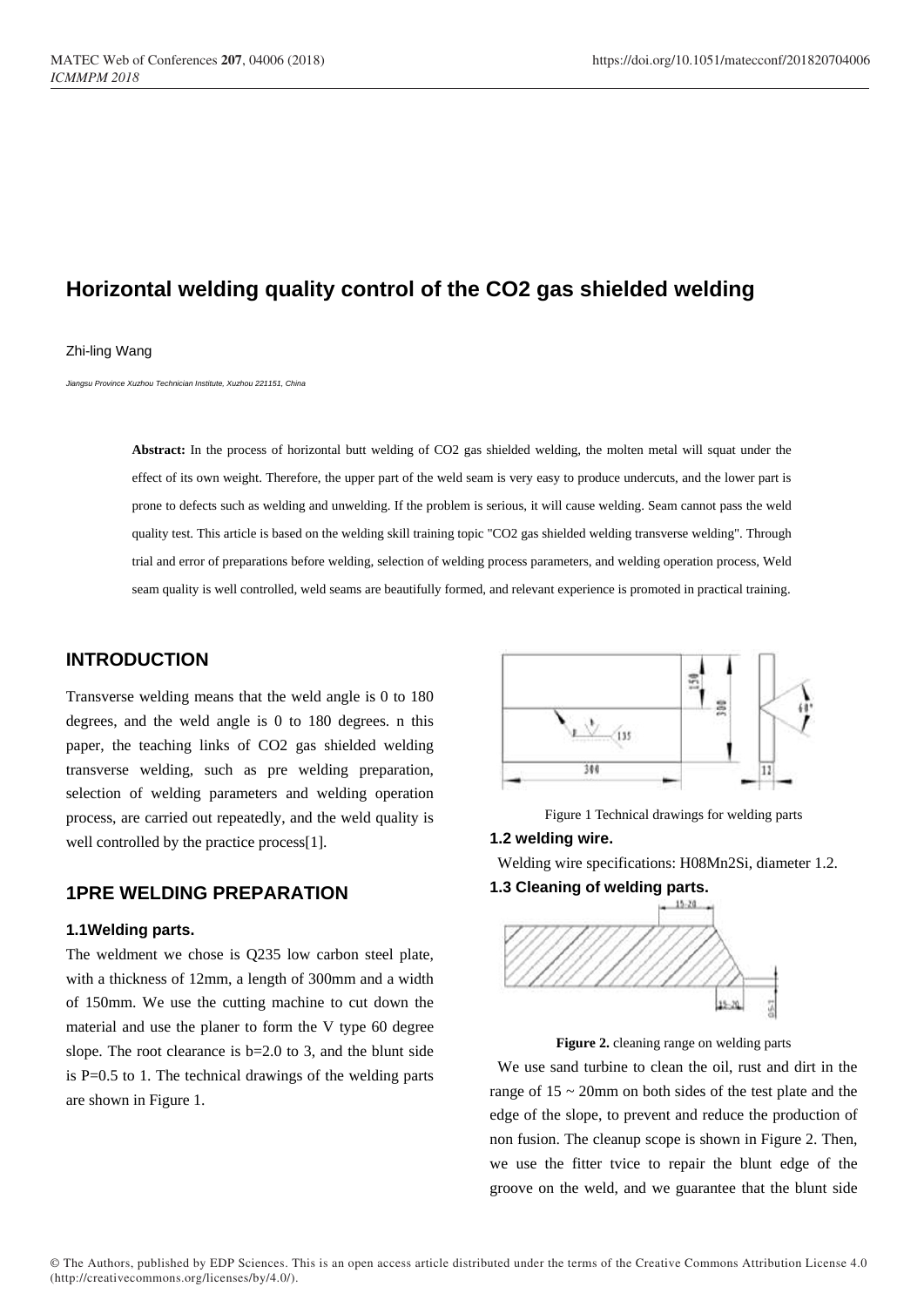size is 0.5 to 1mm, the blunt side of the straightness is in line with the standard.

#### **1.4 Our welding machine.**

We choose the NBC - 350 type CO2 gas shielded welding machine, using argon rich mixed gas, CO2 gas content 14%, Ar gas content 86%. Before welding, we check the power supply, wire feeding mechanism, welding gun, gas cylinder and pressure reducing flow regulator respectively, and adjust the flowmeter to the required flow, and then carry out the test welding to do the whole inspection of the welding parts[2]. Before welding, we must check and clean the spout on the nozzle, and spray the nozzle with silicone oil.

## **1.5Assembly positioning before welding.**

The assembly gap of the welded test plate should not be too large or too small. If the gap is too large, the back weld will be too high and drop down. If the clearance is too small, the welding will not be able to penetrate. Theoretically, we choose the assembly gap of the initial welding end to be about 3.0mm, and the final welding end assembly gap is about 4mm.But in actual operation, we usually set the gap smaller, the welding end 2.5mm, the final welding end 3.0mm[3]. The weld pool is easier to control and the back weld is beautiful.

The length of positioning welding is  $10 \sim 15$ mm. As shown in Figure 3, the welding quality requirement of the positioning weld is the same as that of the formal weld.



**Figure 3.** positioning weld

At the same time, the angle of the reverse deformation is about 3 degrees. We usually draw materials from under two boards with an electrode of 3.2. The assembly is accurate and convenient. The specific assembly method is shown in Figure 4.



**Figure 4.** Reverse deformation of a workpiece

#### **1.6Auxiliary tools and measuring tools.**

We used CO2 gas flowmeter, CO2 gas cylinder, grinding wheel grinding machine, slag hammer, weld universal gauge and so on.

## **2Welding parameters**

Which the selection of welding parameters is correct or not affects the shape, size, welding quality and the productivity of the weld directly. Therefore, the selection of appropriate welding parameters is a very important problem in the welding production. The welding process parameters of CO2 gas shielded welding mainly affect welding quality, such as welding current, arc voltage, welding speed, length and diameter of welding wire, gas flow and so on. The selection of the recommended parameters in this topic is shown in Table 1.

Table 1 Welding process parameters

| <b>Number</b><br>of welds  | wi<br>re<br>dia<br>me<br>ter<br>m<br>m) | weldi<br>$n_{\mathfrak{L}}$<br>curre<br>nt $(A)$ | welding<br>current<br>(V) | wel<br>ding<br>spee<br>d<br>(m)<br>/h) | <b>Gas flow</b><br>(L/min) |
|----------------------------|-----------------------------------------|--------------------------------------------------|---------------------------|----------------------------------------|----------------------------|
| <b>Bottom</b><br>seam weld | 1.2                                     | $100 \sim$<br>110                                | $20 \sim 22$              | 20                                     |                            |
| Filling<br>layer           |                                         | $130 \sim$<br>150                                | $20 \sim 22$              |                                        |                            |
| Cover<br>layer             |                                         | $130 \sim$<br>150                                | $20 \sim 24$              | $\tilde{}$<br>22                       | $15 \sim 20$               |

# **3 Welding operation process**

The plate thickness of the test plate is 12mm, which is usually welded 3 layers and 6 channels, the first layer is the bottom layer, the second layer is filling layer (two weld), and the third layer is welded with 3 welds of the cover layer. The weld height will not be too high, and the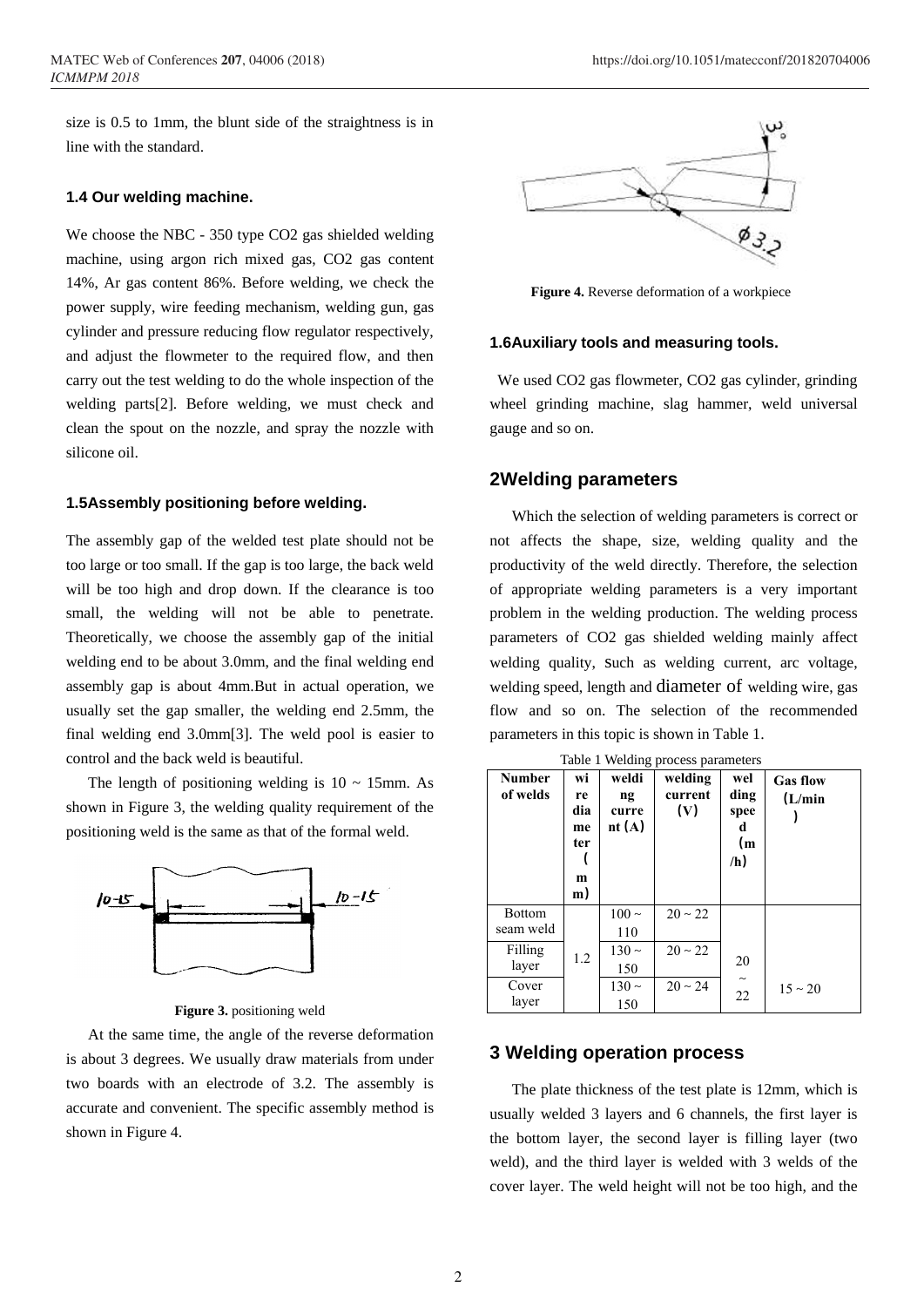deformation will be reduced and the angular deformation can be reduced.

## **3.1 bottom welding**

The test piece is assembled on the welding workstation frame, and the left side welding is adopted, and the one with the smaller gap is placed at the initial welding end of the right side. The reference welding parameters of backing welding are 100 to 110A, and the voltage is 20 to 22V. The angle between the welding torch and the weld is from 85 to 90 degrees, and the angle between the welding torch and the surface of the specimen is 75 to 85 degrees.

In the welding, due to the small gap, we should try to adjust the current and voltage to a large point, current 115A, voltage 20V, so as to ensure the penetration and prevent the production of unfusion. The arc movement is a small skew saw tooth, so that the welding is narrow and fast, and the two sides are very beautiful. The oblique circle can also be used. In the welding process, we should carefully observe the shape of the weld pool and the weld hole, keep the size of the weld pool moderate and uniform, and the welding speed should be uniform. When the welding torch nozzle swings in the groove gap, the residence time at the blunt edge of the upper slope should be slightly longer than that at the edge of the lower groove, so as to prevent the falling of the molten metal.

Welding should be done at once to reduce the joint not to break the test plate welding. It should be welded at same time to reduce the joint, thereby reducing the defect. If the arc is broken during the welding process, the arc should be re drawn from 15mm after the arc breaking, and the welding gun is swinging with a small amplitude, and when welding to the edge boundary of the weld hole, the welding gun should press forward, make a pause, and then resume the oblique sawtooth swing forward to weld, complete the welding of the bottom layer, weld the specimen arc, extinguish arc and welding. The gun can not be removed immediately until the weld pool is solidified before the welding torch can be removed to prevent the blowhole in the arc protection area.

#### **3.2 Filled welding After.**

Cleaning the spatter of the weld surface, the welding current we choose is 130 to 150A and the voltage is 20 to 22V. During welding, we should maintain the angle between the welding torch and the horizontal plane at 5~10 degrees. When we weld the first weld, the welding gun is 0 to 10degree angle, and the arc is swinging in the horizontal oblique circle with the lower edge of the bottom of the soldering track to ensure the good fusion. The welding path is 1/2 to 2/3 before the welding. When the second road is filled, the welding gun is 0 to 10degree angle. The arc is centered on the upper edge of the bottom welding path, and it swings between the first and the upper slope of the filling layer to ensure good fusion, and the welding path 1/2 to 2/3 before overlap.

In the operation, the oblique circle method is used. In fact, the trajectory of the motion is not necessarily a skew circle, it may be a slanted L, and the height of each weld and the forming of the weld are controlled. And the use of such a gun method can ensure good fusion on both sides of the slope, and avoid the phenomenon of groove between the welds, so as to avoid the production of non fusion, control the height of the weld seam and the forming of the weld. The welding of the filler layer should be staggered. The welding speed is slower, the thickness of the filling layer is less than 1.5 to 2mm, and the edge angle of the edge of the groove can not be melted to help the welding of the surface. Otherwise, it is not only unfavorable to welding, but also directly affects the appearance of the weld. If the pores are filled or the droplets can not be cleaned up, the welding holes and droplets must be thoroughly removed before the welding can be carried out.

#### **3. 3Cover welding.**

After cleaning the spatter on the weld and the groove, the matching of the welding current and voltage is 130~140 A and the voltage is 20 to 24V. The current and voltage matching between the two front welds is current 135A and voltage 21V. In the last welding line, the current voltage is smaller than that of the filler layer. Usually we tune it to 130A, and the voltage is adjusted to 20V. The angle of the welding gun is about  $0 \sim 10$  degrees. If the last electric current is larger, the weld is very easy to bite. At the same time, the last layer is high and the pool is easy to droop. So try to adjust the current and change the angle of the welding gun to about 15 degrees. The key to the first weld